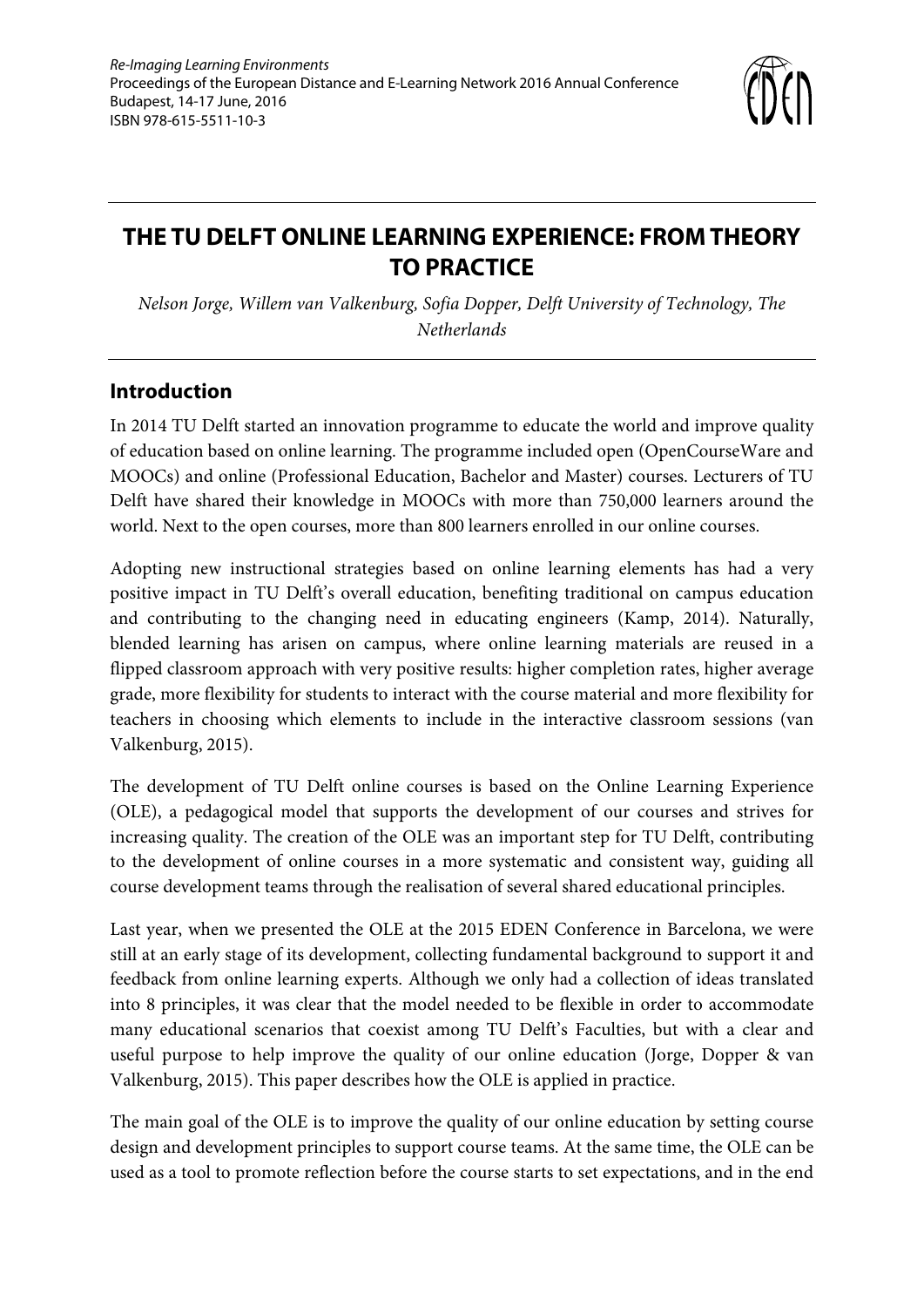to evaluate and plan improvements for the next run. In the next sections we'll describe the OLE in both ways – as course design principles (guidelines) and as a tool (the radar graph).

### **The OLE course design principles**

The OLE holds 8 principles to support course teams in the design and development of online courses. The model was elaborated based on the foundations established by distance learning experts (Moore, 1991; Keegan, 1996; Palloff & Pratt, 1999; Garrison, 2000; Peters, 2000; Anderson, 2003; Garrison & Anderson, 2003; Salmon, 2011; Salmon, 2013; Bates, 2015) and the know-how of the TU Delft Online Learning Course Development Team.

#### *Flexible (in time, space & content)*

- Course schedule considers learner's needs in terms of workload and deadlines. All important dates are communicated in the first week of the course or even before its start.
- Course is based on asynchronous communication, with synchronous moments (when existent) clearly announced in the beginning of the course, taking in account learner's needs.
- Learners can explore the course content in a non-linear way and complete the required tasks, managing their time individually according to the course schedule. Learning units have a minimum length of 1 week.
- Learners can choose their learning path relevant to their learning needs. This involves being able to choose educational resources, learning methods and subjects to study, offering opportunities for personalization while reaching the learning outcomes.

#### *Diverse (activities, resources & assessment)*

- Learners carry out different types of learning activities throughout the course, both individual and collaborative.
- Learners are assessed using a variety of forms of assessment, both formative and summative, aligned with the learning objectives and activities.
- Course provides a diversity of high quality educational resources (video, audio, text, hypertext, images, and graphics) throughout the course to enhance learners' knowledge.

#### *Inclusive (accessible, cultural & gender)*

- Course provides educational resources in alternative formats to match different learner's needs.
- Learners can access the course and operate effectively using the most common devices and download educational resources for offline learning or reuse.
- Learners can easily navigate in the course. Course is well structured, has a consistent user interface with common styles, formats and layouts.
- Course content is presented using a gender inclusive and multicultural approach.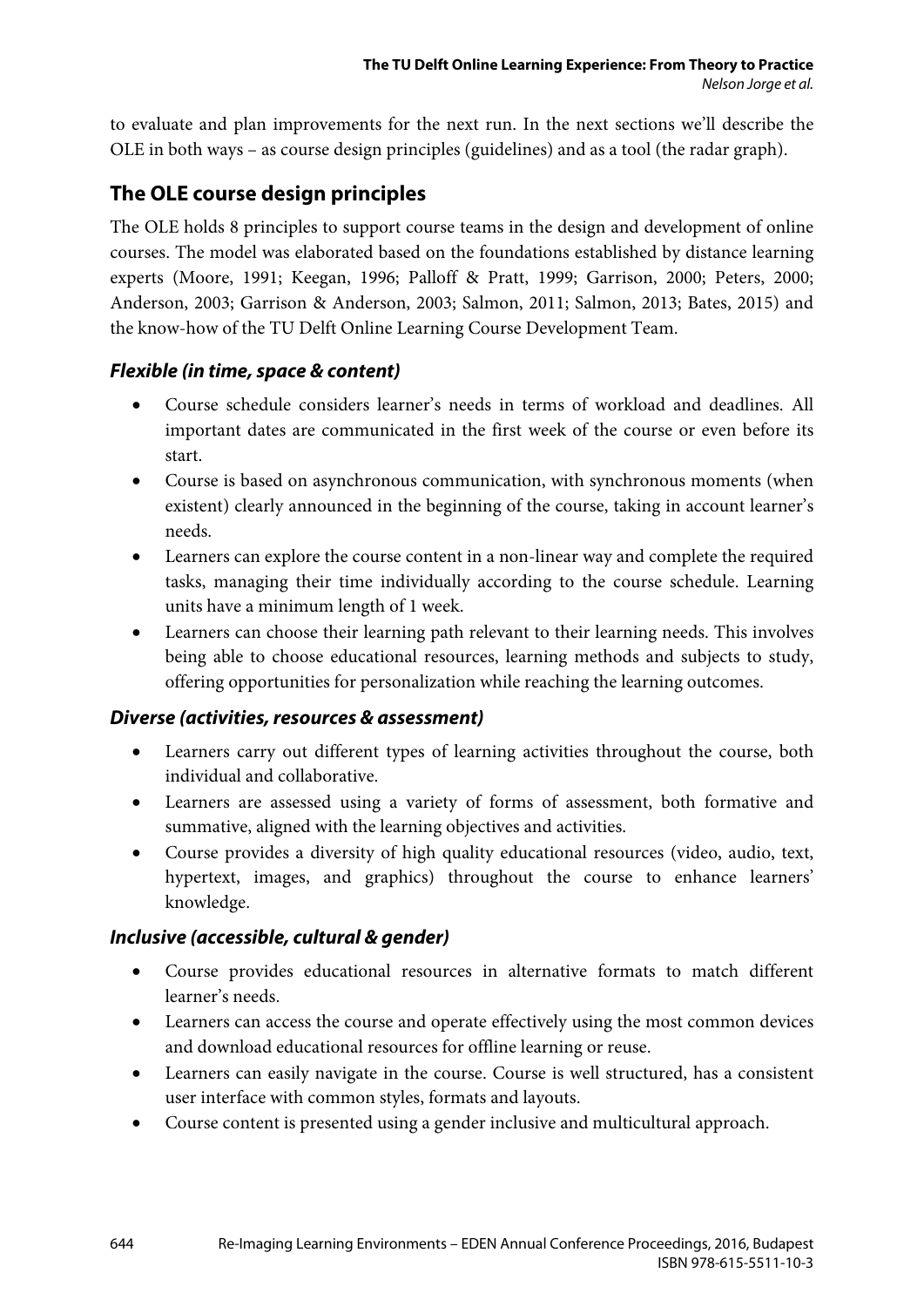### *Supportive (guidance & feedback)*

- Course team is approachable, welcoming, responsive and conscious of their diverse learners' needs, creating a positive atmosphere to learn. Course team monitors progress on a regular basis and contacts learners to support and motivate.
- Course team facilitates, monitors and encourages participation, active discussion and peer learning contributing to the development of a learning community.
- Learners are provided with timely expert advice on questions and individual feedback on assignments within a stated response time, helping them advance their competence.
- Learners receive timely regular and relevant updates from the course team (e.g. announcements, reminders, Q&As).

#### *Interactive (learner – learner/teacher/content)*

- Learning activities ensure learner-learner, learner-course team and/or learner-content interactions to promote active engagement.
- Independent educational resources provide learners with automatic feedback through self-assessment activities (e.g. quizzes, tests), enabling learners to expand and test their knowledge and understanding.
- Learners are encouraged to share experiences, discuss, support, challenge and learn from each other, leading to the development of a learning community that builds effective and relevant knowledge.
- Online social networking opportunities are provided in order to build and support a learning community (e.g. social forum, social networking sites).

#### *Active (learning by doing)*

- Activities are engaging, interesting and relevant, promoting learning by doing.
- Learners are required to actively contribute in the learning activities.
- Learners are provided with clear instructions that explain the learning activities in detail (learning objectives, tasks, timeframe, expected outputs and assessment).
- The amount of time spent on activities is greater than the time spent passively reading/watching.
- Learning activities drive the usage of resources in order to develop competences rather than delivering new information to the learner.

#### *Contextual (real world situations & problems)*

- Learning objectives help learners transfer knowledge into practice, including the application of technical and scientific knowledge within their own context.
- Learners are challenged with problem solving activities based on real life (authentic) examples and case studies, whether provided by the staff or shared by the learners as part of an activity or discussion.
- Real world examples (including from different national contexts) and best-practices are presented in the educational resources to make it more relevant for learners.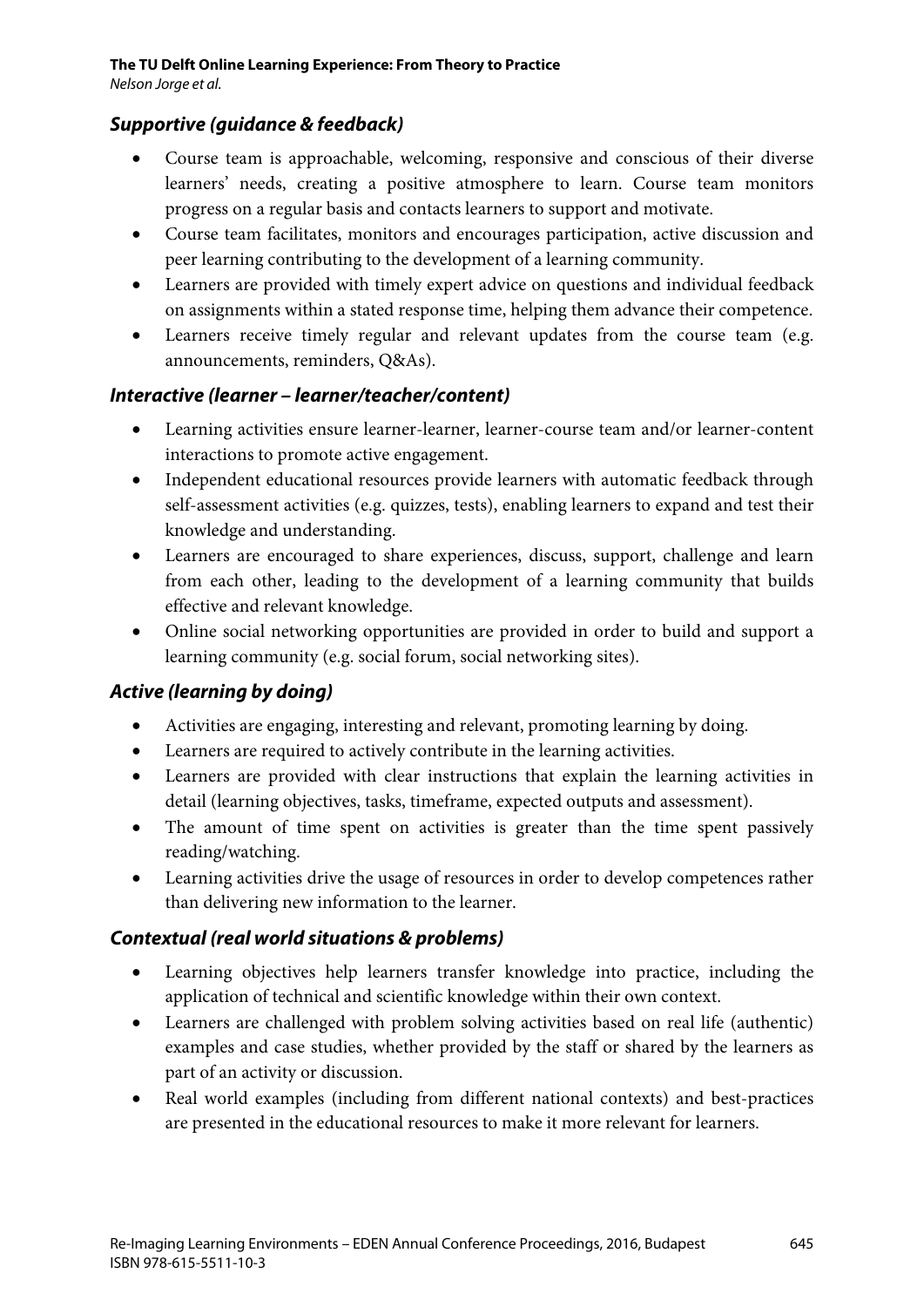#### *Innovative (new tools, strategies & insights)*

- Learners experience an innovative learning method or technology (e.g. virtual lab, simulator) that contributes to the learning outcomes and has a positive impact on the course (e.g. pass rates, satisfaction, motivation).
- Learners have access to the newest insights in research provided by top academic teachers, opening up their possibilities to develop ideas, establish new synergies and connections.

### **The OLE as a tool: the radar graph**

The OLE radar graph is a tool to promote reflection and critical thinking, offering the opportunity to improve an online course. The exercise should be done by the course team (teachers and teaching assistants) and support staff (e-learning developer and product manager) before the course starts, in order to anticipate opportunities for improvement and at the same time establish expectations, taking into account several aspects (e.g. the number of learners, their needs and the specificities of the course).

In order to generate these course insights to be analysed and discussed during the course development process, the OLE guidelines are used as criteria, rated on a scale from 0 (not at all/inexistent) to 5 (exemplary/excellent). The results (%) are then plotted on a radar graph to get a visual insight of the course. Feedback from all players involved in the teaching & learning process is collected after the course runs, including student's data (collected from surveys and extracted from the learning management system), to compare and draw reflective conclusions, contributing to an improved version of the next run of the course.

When using the tool, it should be understood that different types of courses origin different types of patterns revealed in the graph. Although some courses may have strong similarities, especially when they are part of a same programme, each course takes into account the learners needs in order to develop the most effective teaching and learning experience for that situation.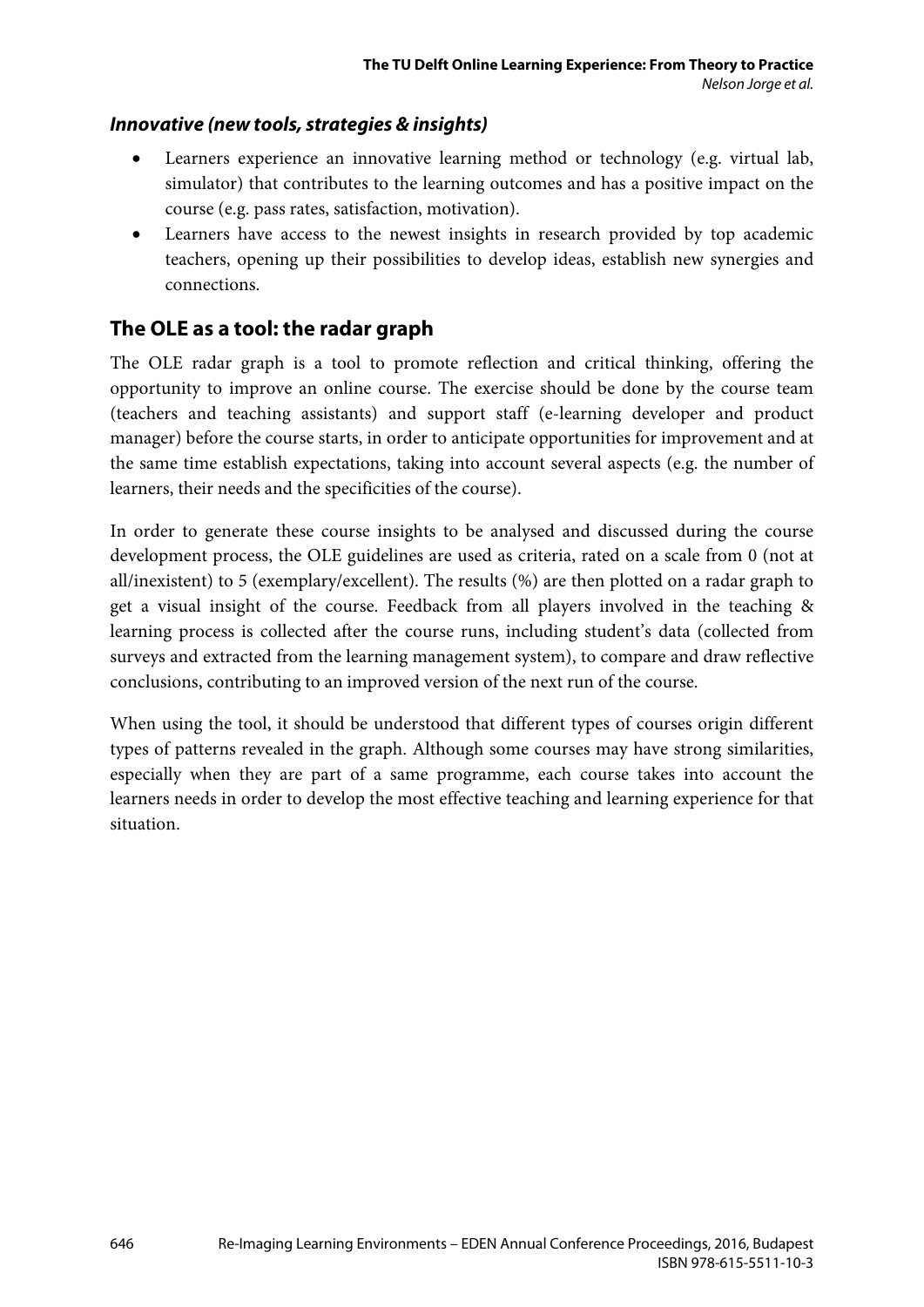#### **The TU Delft Online Learning Experience: From Theory to Practice** *Nelson Jorge et al.*

In order to test the tool, insights from teachers and support staff (eLearning developers, instructional designers, product managers, managers) involved in the conception, design and development of online courses were gathered in an online learning seminar hold at the TU Delft in October 2015. The input received from the participants for the different types of courses offered by TU Delft allowed us to create a visual representation of each, plotted on a radar graph, as shown in Figure 1.



Figure 1. The OLE radar graph representation of 3 types of courses: MOOC, Online Course (Bachelor/Master) & Professional Education

In these examples we see that different types of courses originate different radar graphs. While an online course should be highly supportive with learner-teacher interactions, it's not expected that a MOOC reaches this level considering the massive number of participants. MOOCs can be seen as flexible and inclusive courses open to anyone in the world. In the Professional Education course radar graph we see that contextual is the highest ranked principle, considering that learners expect to work on real world cases and apply what they learn directly into their practice. Flexibility is also an important principle in these types of courses, considering the needs of this specific target group, namely working professionals with a full-time day job and sometimes a busy family life. Although these examples don't apply to real courses, it revealed itself as an interesting exercise to gather perspectives regarding different types of courses.

## **Applying the OLE in the course development process**

The OLE is integrated in the different phases of the Education Quality Cycle of TU Delft Online Learning, an important component to ensure quality when developing and running a course. In each phase it has a different function, as illustrated in the yellow bar in figure 2.

- 1. Introduction the OLE is presented to all course teams during the Onboarding day, a one day event to get all participants familiar with the basics of online learning and to draft a course plan with the support of the e-learning developers.
- 2. Guidelines the OLE is continuously used as guidelines during the course development process, with the support of the e-learning developer.
- 3. Reflection the OLE is used as a tool to draw a first radar graph of the course in order to improve it before it runs and establish expectations; this exercise is done by the course team and support staff.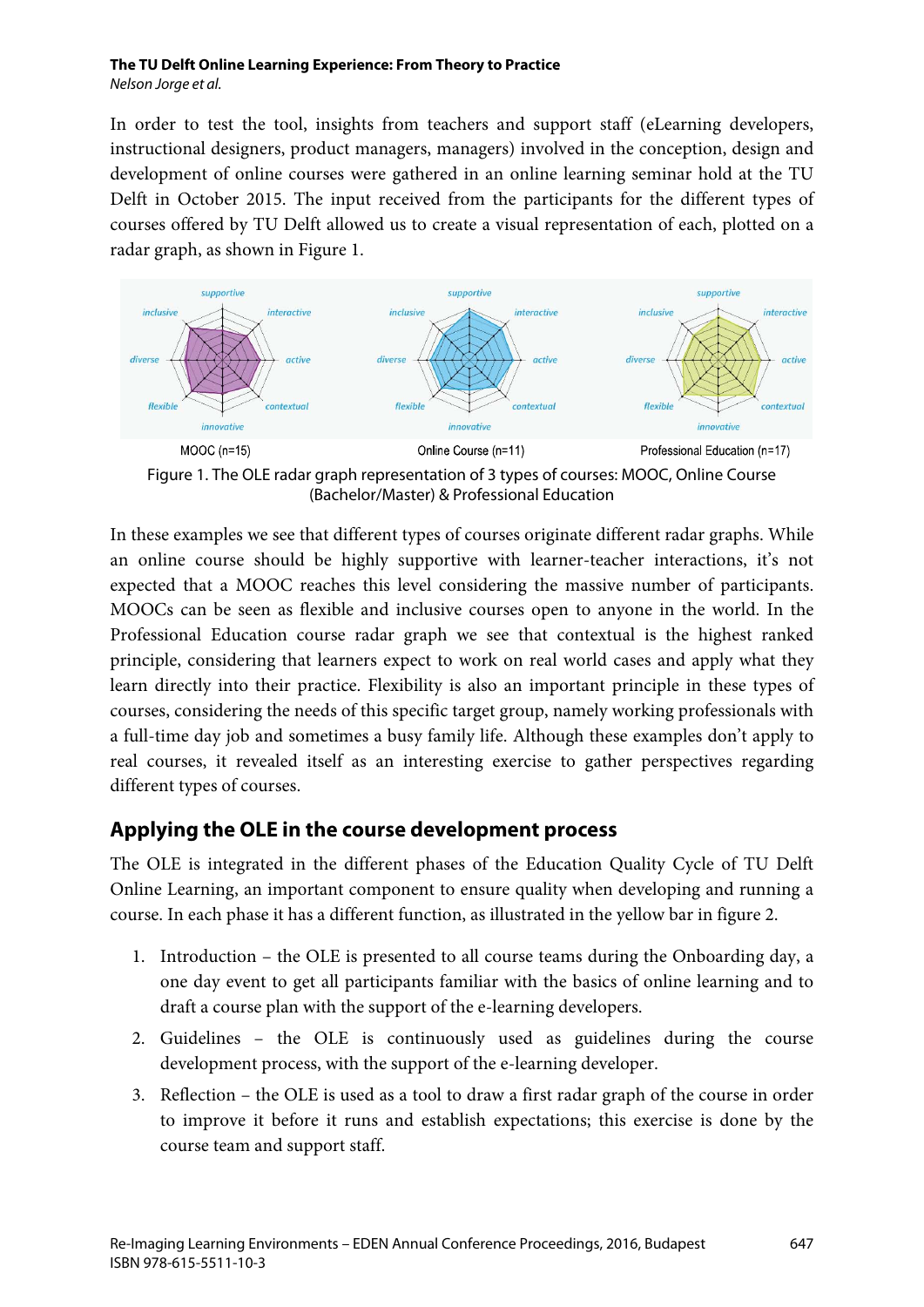4. Evaluation – the OLE is used again as a tool, now also with student's data, collected using a post survey and combined in an evaluation report that contributes to an improved edition of the course.



Figure 2. Education Quality Cycle of TU Delft Online Learning

Included in this cycle are multiple surveys for the learners: pre, mid and post survey. The pre surveys give us input on what to focus in the OLE, helping us design and run online courses that fit student's needs. The post surveys are to evaluate the choices that were made in the OLE, combined in an evaluation report in order to improve the next edition of the course, as shown previously.

## **Present and further developments**

The OLE guidelines are already an important instrument used by course teams and support staff for the design and development of TU Delft online courses. Many fruitful discussions have raised concerning the OLE, bringing up important concepts to consider and creating awareness regarding online learning practices and education in general. Putting the tool into practice in a reflective and insightful way has shown similar perspectives when thinking about different types of courses. The next step is to implement the OLE in a more systematic way.

In 2016 all courses will be designed, reviewed and evaluated using the OLE. During the evaluation meeting, after the course has run, the radar graph will be completed based on the experiences of the course team and on the information from the student surveys. In this way, we'll collect a large amount of radar graphs which can lead to valuable information about the online learning experience of participants in various types of TU Delft courses. This can help in improving TU Delft courses for next runs, gives us insight on important aspects for the different course types, which can help again in sharpening the OLE principles itself.

In conclusion, the purpose of the OLE is not to judge but to support the course design & development process, to rise reflection and critical thinking regarding online learning. We hope that the OLE will lead to the development of better online courses offered by TU Delft, more insight in online learning experiences in different course types and continuous feedback on the OLE itself.